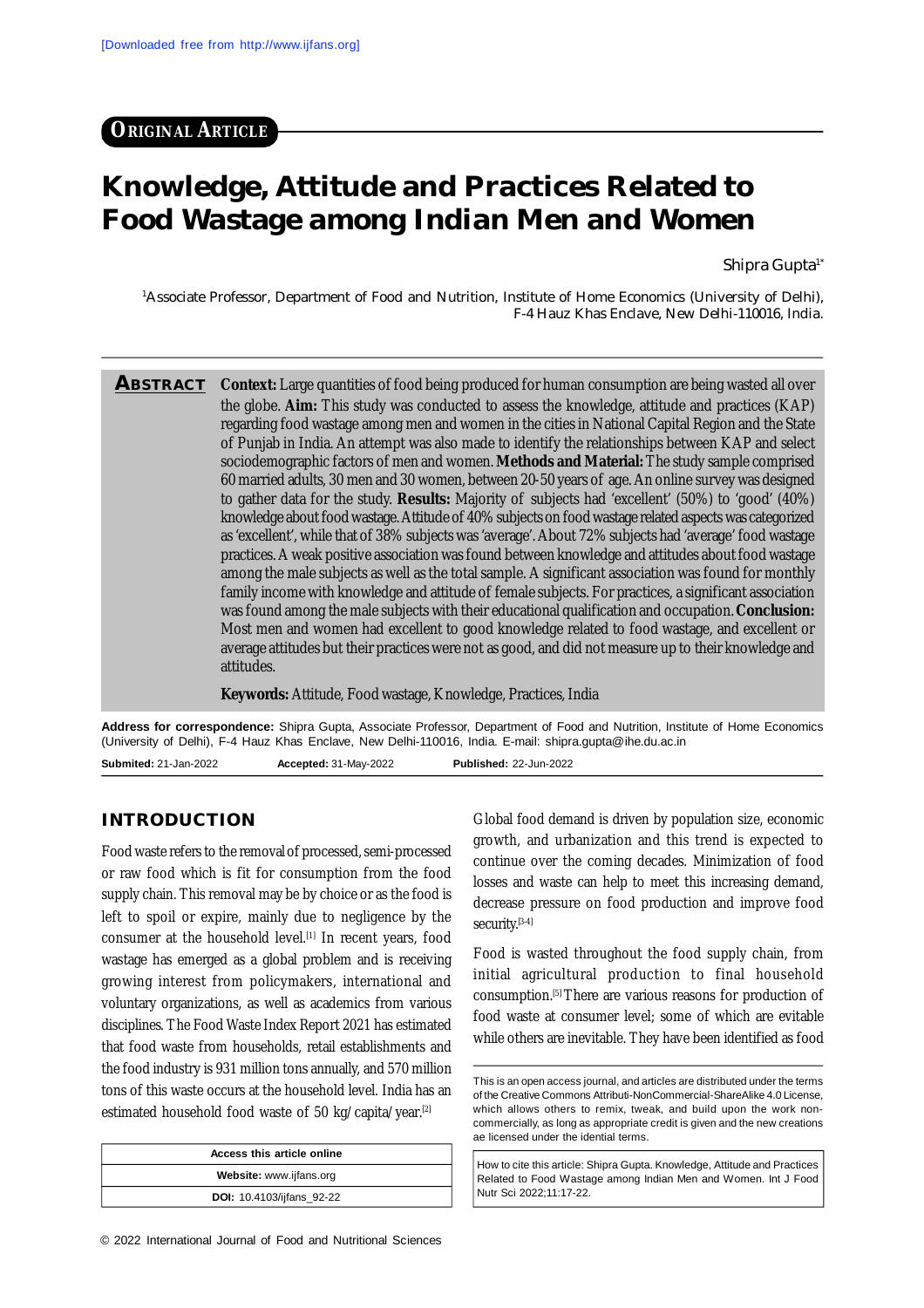spoilage due to microbial growth, bought and cooked more than needed, exceeded the expiry date, package too big and difficult to empty, oversized portions, bought something not required unintentionally, plate leftovers, dislike for appearance or taste of food, lack of awareness and consumer attitude towards food waste etc.<sup>[4,6-9]</sup>

It is important to put in considerable amount of effort and take steps towards reducing the amount of food that is wasted and curb the impact imposed by food wastage on the economic health of the country. As there is limited information on food wastage behavior of Indians, the present study was undertaken to get an insight into the knowledge and attitudes that lead to wasting of food by men and women, and the practices that are being followed by them at various stages of food management and consumption, which result in food wastage. An attempt was further made to identify the relationships between knowledge, attitude and practices (KAP) related to food wastage and select sociodemographic factors of men and women.

## **METHODS AND MATERIALS**

The present cross-sectional study was carried out in the National Capital Region and cities from the State of Punjab in India, such as Jalandhar, Phagwara, Ludhiana, Panchkula, and Amritsar. Convenience sampling technique was used to identify a total of 60 subjects, 30 men and 30 women, who were between 20 – 50 years of age, married, and belonged to middle- and high-income group as the sample for the study. Single men and women, students, those living in hostel or paying guest accommodation, and not involved in household food purchases and other related activities were not included as subjects in the present study. From one household, either a male or a female subject was included.

A questionnaire schedule was designed comprising four sections, and administered to the subjects through email. The first section included questions on personal profile and family characteristics of the subjects. Section II included 11 questions on knowledge about food wastage and some related aspects, like causes, consequences and actions to prevent food wastage. The responses obtained were scored as correct (1) and incorrect (zero) and a total knowledge score for each subject was calculated. In Section III, 22 statements regarding food wastage attitudes and attitudes related to planning for food purchase, cooking and storage, use of leftovers, food budgeting and management etc. were included. Scoring for each statement was done on a 5-point Likert scale, i.e., Strongly agree=5, Agree=4, Neutral=3, Disagree=2, Strongly disagree=1. Total attitude score for each subject was calculated by summing up their score on each statement. Section IV included 21 questions on practices related to food wastage

and purchasing, storing, managing food etc. Scoring was done on the basis of frequency of their involvement in various practices, i.e., Always=5, Often=4, Sometimes=3, Rarely=2, Never=1. Some questions asked in this section portrayed negative practices for which scoring was done in the reverse manner. Total practice score was calculated by summing up the score obtained by the subjects on each question.

Frequency and percentages were calculated for all parameters included in the different sections of the questionnaire. Total scores were computed for food wastage KAP for men and women and the total sample. Pearson's correlation coefficient was used to identify the relationship between knowledge, attitude and practices related to food wastage. Chi square test was used for analyzing all categorical data, for comparing male and female subjects with regard to their personal profile and family characteristics and various aspects of KAP about food wastage, and to determine the influence of sociodemographic factors of subjects on their KAP regarding food wastage. MS-Excel and IBM Statistical Package for Social Sciences Statistics version 27.0 were used for the analysis of data. Level of significance used was p<0.05. The study protocol received approval from the Institutional Ethics Committee.

## **RESULTS AND DISCUSSION**

Data on personal profile and family characteristics indicated that 60% subjects were in the age range of 20-30 years, and 95% were post-graduates/had a professional degree and were graduates. Higher percentages of female subjects (57%) were post-graduates or had a professional degree while more male subjects (64%) were graduates. More than one-third of the total subjects (39%) were employed in private sector jobs, and there was a significant difference among male and female subjects with respect to their work profile. About 65% subjects had been married for 5 years or less, and 53% belonged to nuclear families. Nearly 43% subjects each had a monthly family income of Rupees (Rs.) 1,00,000 lakh or more, and spent between Rs. 10,000/- to 19,999/- on food in a month.

Analysis of data on knowledge about food wastage and related aspects showed that nearly two-thirds of the subjects could correctly define food waste, and 70% knew that 'bestbefore' and 'expiry dates' did not mean the same. All subjects considered it extremely important to check the 'best before' and 'expiry dates' of food products before purchasing them. About 88% subjects knew the correct meaning of shelf life of products. Regarding methods of reducing food wastage and consequences of food wastage, majority of the subjects felt that food wastage could be reduced by properly planning the food purchases (98%), reducing food wastage resulted in less expenditure on food purchases (92%), improper disposal of food waste adversely affected the environment (88%), and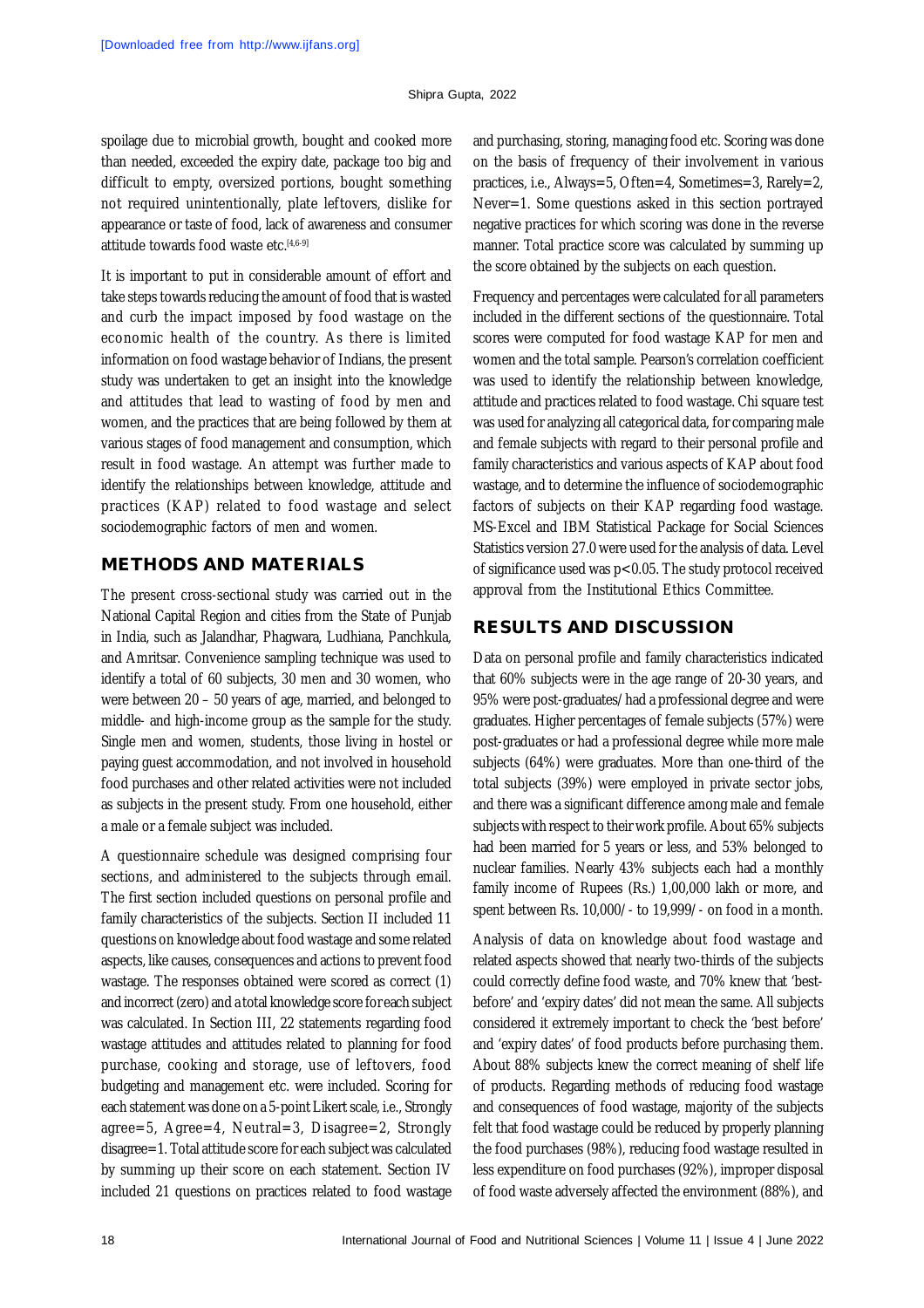reusing food leftovers helped in reducing food wastage (95%). It has been reported that people are unable to prioritize and correctly estimate the scope and consequences of food waste levels on the environment and food distribution, and generally underestimate it.<sup>[10-12]</sup> They also underestimate the food that they waste themselves.<sup>[11,13]</sup> Greater awareness among people about the problem of food waste is linked to more waste prevention behaviors.<sup>[14]</sup> and lower waste levels to some extent.<sup>[4,15-16]</sup> Furthermore, in promoting waste prevention behaviors, awareness of economic consequences of food waste holds more importance than awareness of its social or environmental consequences.[11,17-18] In a study done on Tunisian men and women from diverse socio-economic backgrounds, 89% reported that they were aware of food waste.<sup>[19]</sup> Another study conducted in Egypt reported that 86.7% respondents understood and had knowledge about 'use by' label as food that must be eaten or thrown away by this date.[20] Majority of the subjects in a study from New Zealand were at least 'somewhat concerned' about their household wastes' environmental impact, and about 75% of participant households threw food waste into their garbage bin.[21] Social media was reported as the source of information about food wastage by 72% subjects in the present study.

As depicted in total knowledge score data given in Table 1, more than 50% of the subjects scored 90% or above, and 40% scored between 75% - 89% indicating that majority of the subjects in the sample had excellent to good knowledge regarding food wastage. No significant differences were found between male and female subjects regarding any aspect of knowledge about food wastage.

Though the attitude towards food waste is predominantly negative,[16,22] it is the difference in attitude among individuals which determines the amount of food they waste. Thus, the more negative a persons' attitude towards wasting food, the less food they are likely to waste.[15-16] However, studies have

also reported that with negative attitude, there may be reduced intention to waste food but the actual food waste may not decrease.[15, 23-24] Regarding statements on their general attitude on food wastage, data revealed that all subjects either 'strongly agreed' (84%) or 'agreed' (16%) with the statement that food waste should not be appreciated. About 98% subjects were in agreement with the fact that food should be bought only in quantities that were essential, and there were marginally more women than men who agreed with this. As females generally contribute more in food-related matters for their household, they are also likely to better understand the importance of buying only the amounts required. Almost 98% subjects agreed with the statement that unorganized way of managing food and careless attitude resulted in food wastage. People may not actually want to waste food intentionally, as they usually consider it a waste of money.<sup>[10-11]</sup> They may also feel that it is morally incorrect to waste food.[17] and this may make them quilty if they waste food.[11,17-18] However, they may still continue wasting food without consciously setting a goal to reduce food waste, as this goal may not hold as much importance for them as compared to their goals which they value more.<sup>[9]</sup>

On attitudes related to storage, preparation and handling of food products too, majority of the subjects reported their agreement. About 58% subjects 'strongly agreed' and 33% 'agreed' with the statement that awareness about 'best-before' and 'expiry' dates could help in reduction of food waste; 94% subjects agreed that food items if not stored properly could get spoilt easily and become unfit for consumption.

In Indian households, there is a common practice of preparing extra food, especially if there are small children, or for uninformed arrival of guests. This may lead to an increase in the amount of leftovers which, if not consumed, are eventually thrown away. About 97% subjects 'agreed' with the statement that preparing meals by keeping the portion

| Table 1: Distribution of Subjects as per their Total Knowledge Score Category                                                                                                                                                                                                                                      |              |                 |               |            |               |  |
|--------------------------------------------------------------------------------------------------------------------------------------------------------------------------------------------------------------------------------------------------------------------------------------------------------------------|--------------|-----------------|---------------|------------|---------------|--|
| <b>Knowledge Score Category</b>                                                                                                                                                                                                                                                                                    | <b>Score</b> | Female $(n=30)$ | Male $(n=30)$ | $p$ -Value | $Total(N=60)$ |  |
| Excellent<br>(90% and above)                                                                                                                                                                                                                                                                                       | $10 - 11$    | 17(57)          | 15(50)        |            | 32(53)        |  |
| Good<br>$(75\% - 89\%)$                                                                                                                                                                                                                                                                                            | $8 - 9$      | 11(36)          | 13(43)        | $\P 0.864$ | 24 (40)       |  |
| Average<br>$(50\% - 74\%)$                                                                                                                                                                                                                                                                                         | $6 - 7$      | 2(7)            | 2(7)          |            | 4(7)          |  |
| Poor<br>$(<50\%)$                                                                                                                                                                                                                                                                                                  | $\leq 5$     | 0(0)            | 0(0)          |            | 0(0)          |  |
| <b>A</b> $\mathbf{I}$ , $\mathbf{I}$ , $\mathbf{I}$ , $\mathbf{I}$ , $\mathbf{I}$ , $\mathbf{I}$ , $\mathbf{I}$ , $\mathbf{I}$ , $\mathbf{I}$ , $\mathbf{I}$ , $\mathbf{I}$ , $\mathbf{I}$ , $\mathbf{I}$ , $\mathbf{I}$ , $\mathbf{I}$ , $\mathbf{I}$ , $\mathbf{I}$ , $\mathbf{I}$ , $\mathbf{I}$ , $\mathbf{I}$ |              |                 |               |            |               |  |

**Note:** \*Figures in parentheses denote percentages,  $\P\chi^2$  not significant at p<0.05.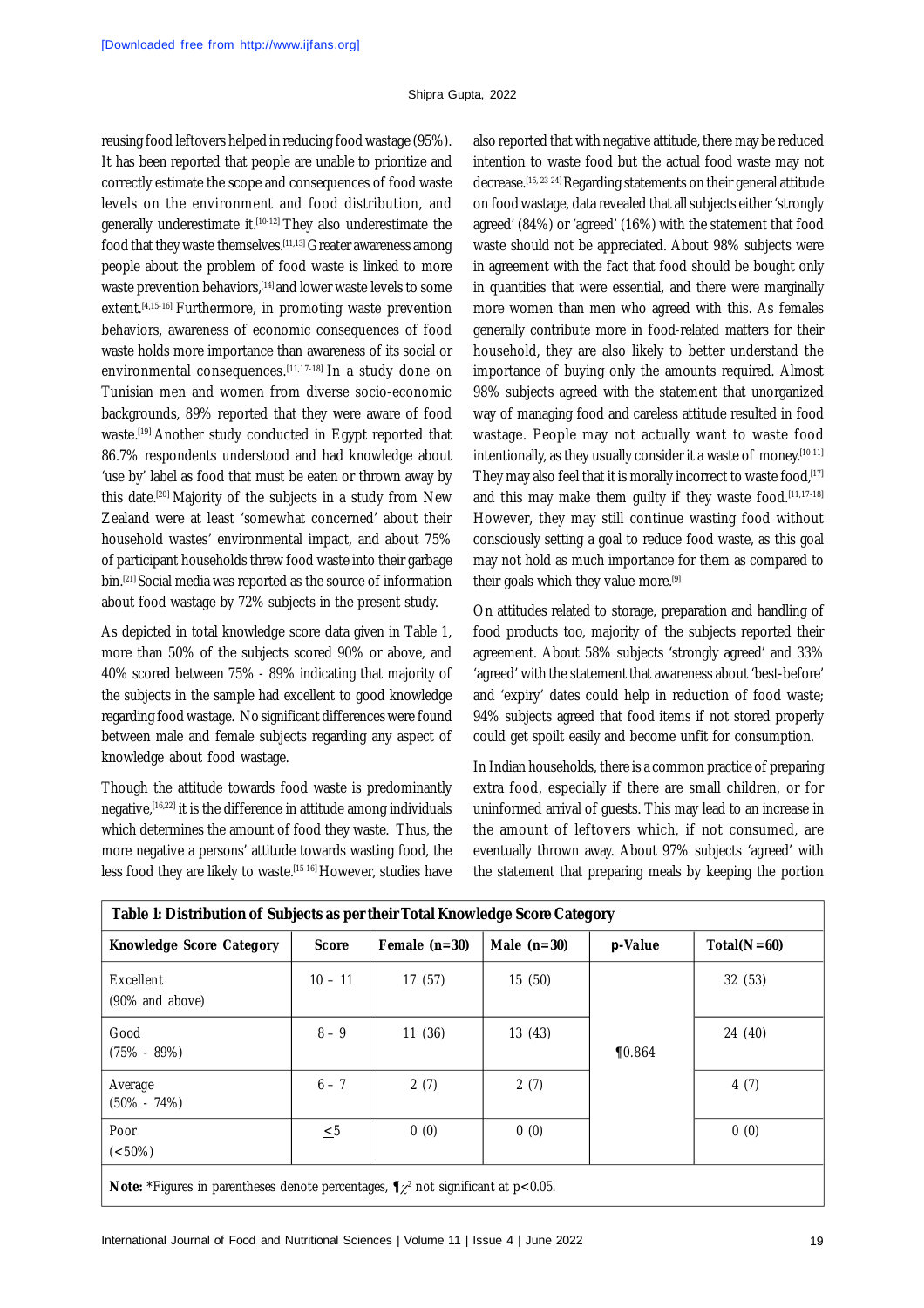size consumed by each family member in mind could help in reduction of food wastage. Regarding attitude towards the leftovers present in their household, 92% subjects agreed that it was important to check the food if it was fit for consumption before throwing it away as it could save large amounts of foods from getting wasted. Nearly 95% subjects agreed that it was better to give away leftover food to the needy rather than throwing it away.

Many Indian households try to convert leftovers into a new dish that is consumed and relished by the whole family. The amount of food waste being produced can be reduced in this manner, but some households do not prefer to do this due to various beliefs and preference to eat freshly cooked foods only. In the present study, 85% subjects reported their agreement towards this.

Majority of the subjects reported their agreement on the importance of segregating food waste from household waste (97%), reduction in several environmental hazards due to proper food waste disposal (93%), food wastage at household level causing problems such as hunger, poverty, malnutrition etc. (98%), excessive food waste occurring during Indian weddings and other celebrations (96%), and that awareness about organizations working in the field of food waste management could help in reducing food wastage (95%).

Planning before purchasing can prevent overbuying and overcooking, but only when people accurately predict how much is needed.<sup>[9]</sup> About 93% subjects agreed that planning and making a list of food items required before going to the supermarket/grocery store could help in reducing food waste, and 52% subjects were in strong agreement that making a proper budget and allocating fixed amount of money to food-related purchases could prevent food wastage.

COVID-19 pandemic has increased panic buying among some consumers which results in making purchases in excessive quantities which may not actually be required, leading to more food wastage. In the present study, about 86% of the subjects expressed their agreement with this notion. No significant differences were observed between male and female subjects regarding their attitudes on various aspects of food wastage.

Based on their total attitude score, about 40% subjects were categorized as having an 'excellent' attitude as they obtained a score of 90% or above, and 38% subjects were categorized as having an 'average' attitude as their score was between 50% to 74% (Table 2).

Individuals are likely to have different practices related to food purchase, preparation, storage etc., based on several factors that influence them all the time to learn/unlearn such practices. Data revealed that high percentage of subjects either 'always' or 'often' planned their visits to the grocery stores/ supermarkets/fruit-vegetable market (85%), checked the quality and shelf life of food products before buying (82%), and checked the 'expiry' and 'use by' dates on food packages (92%). It was heartening to note that higher percentages of subjects either 'sometimes', 'rarely' or 'never' bought more food than required (71%), indulged in panic buying (82%), or got attracted by discounts/offers on food items that were not required (68%). It was further found that 74% subjects 'always' and 'often' read and followed storage instructions mentioned on packaged foods, and 58% subjects got the leftovers packed in the same frequency while eating out. Some individuals might not be getting leftovers packed due to embarrassment, or because of the notion that they would anyway not eat that food even if they got it packed.

Packed food products may be thrown away as they get expired and become unfit for consumption. The main reason behind such behavior is that people either forget about the food product or they do not pay much attention towards the 'best before' or 'expiry dates' after purchasing it. About 58% and 55% subjects reported that they 'always' or 'often' threw away

| Table 2: Distribution of Subjects as per their Total Attitude Score Categories                                                                                                                                                              |              |                 |               |            |               |  |
|---------------------------------------------------------------------------------------------------------------------------------------------------------------------------------------------------------------------------------------------|--------------|-----------------|---------------|------------|---------------|--|
| <b>Attitude Score Category</b>                                                                                                                                                                                                              | <b>Score</b> | Female $(n=30)$ | Male $(n=30)$ | $p$ -Value | $Total(N=60)$ |  |
| Excellent<br>(90% and above)                                                                                                                                                                                                                | $99 - 110$   | 11(37)          | 13(43)        |            | 24 (40)       |  |
| Good<br>$(75\% - 89\%)$                                                                                                                                                                                                                     | $83 - 98$    | 5(16)           | 4(14)         | $\P 0.857$ | 9(15)         |  |
| Average<br>$(50\% - 74\%)$                                                                                                                                                                                                                  | $55 - 82$    | 11(37)          | 12(40)        |            | 23 (38)       |  |
| Poor<br>$(<50\%)$                                                                                                                                                                                                                           | $\leq 54$    | 3(10)           | 1(3)          |            | 4(7)          |  |
| <b>Ality <math>\star</math> Figures in a constitute departs a construct of <math>\theta</math> and charge <math>\theta</math> and <math>\star</math> and <math>\circ</math> <math>\theta</math> <math>\theta</math> <math>\theta</math></b> |              |                 |               |            |               |  |

**Note:** \*Figures in parentheses denote percentages,  $\P\chi^2$  not significant at p<0.05.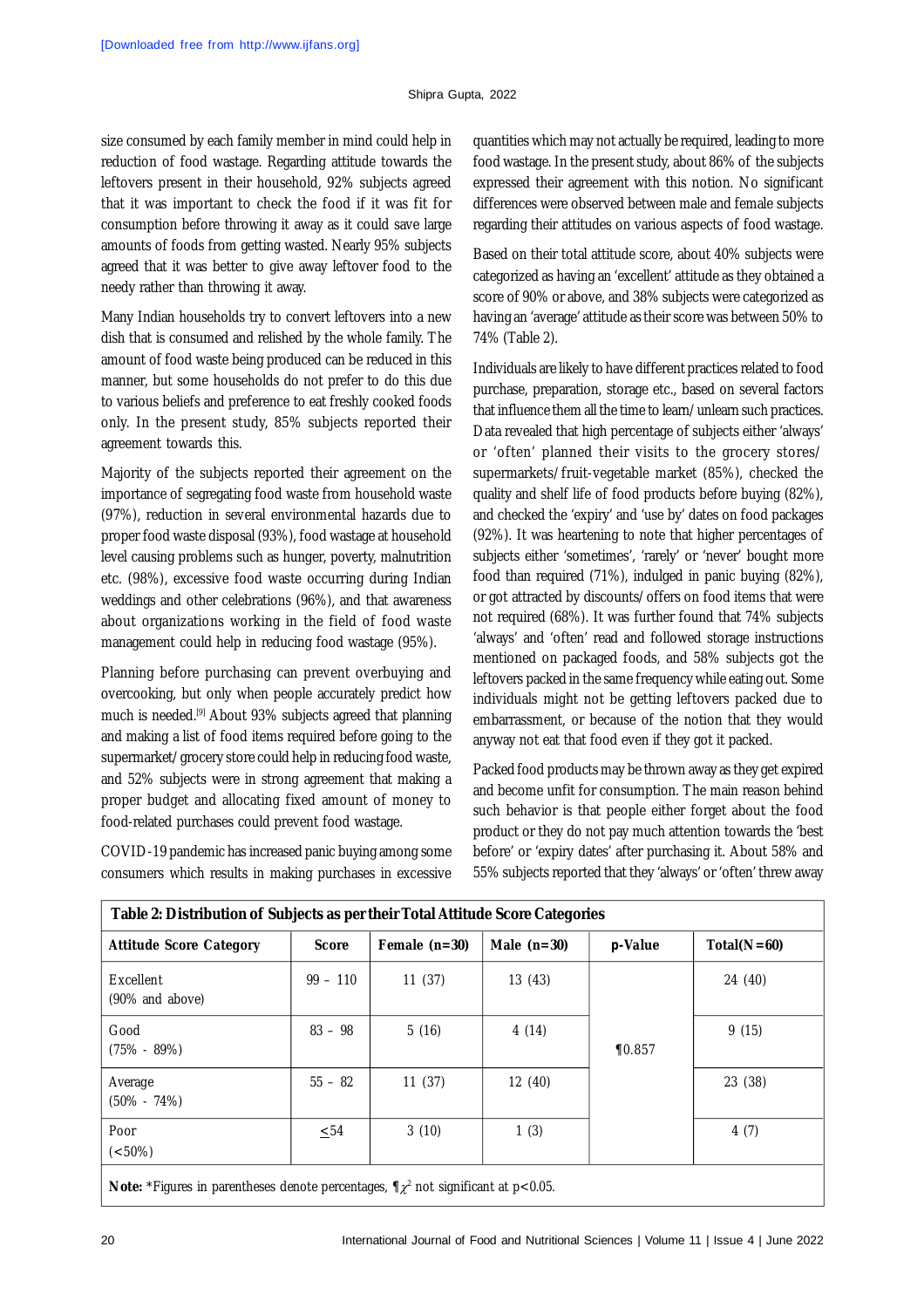food items that had crossed their 'expiry' or 'best before' dates and those that had spoilt respectively. Other studies have also reported that household food got wasted as it exceeded the expiration date.<sup>[20,25-26]</sup>

In Indian culture, from the very beginning, individuals are taught not to take extra food on the plate, but sometimes, people tend to take extra which they are unable to consume and it is consequently thrown away. About one-third of the subjects reported that they 'never' took extra food which they could not finish eating, and 46% 'never' threw away leftovers that were fit for consumption. Significantly higher percentages of female subjects threw away extra food on the plate or threw away edible food leftovers fewer times as compared to the male subjects. It has been highlighted that households have problems in assessing the durability of leftovers, and therefore, tend to be concerned by safety issues when considering them for reuse.[27] This is one of the many reasons why leftovers get thrown away.

It is common to organize some party or get-together in households to celebrate special occasions, wherein a variety of food items are prepared for the guests. After such gatherings, a lot of food might be left over and everyone has a different way of handling it. High percentages of subjects in this study reported that they stored the food left over from a party properly (80%) and gave it away to the needy (77%). About 35% subjects gave away the leftover food to a food bank or a voluntary organization dealing with such leftovers. Less than 10% subjects reported that they threw away the leftovers, and 2% each kept it to feed their pets or street animals.

Data on frequency of planning and cooking meals revealed that about 80% and 60% subjects respectively either 'always' or 'often' planned menus after checking the uncooked food as well as leftovers from previous meals available with them already. The reasons given for using leftovers infrequently by about one-third of the subjects were to avoid repetition of

the same food/dishes, procrastination, forgetfulness and carelessness. Significantly higher females than males planned the meals taking into account the leftovers more frequently as compared to the male subjects. Moreover, only 20% subjects each prepared extra food without considering the portion sizes required by family members or wasted edible food while cooking by spilling, excessive peeling or trimming etc. more frequently. Regarding food waste management practices, it was found that higher percentages of subjects either 'always' or 'often' segregated food waste from household waste (57%), and used food waste as animal feed or compost (60%).

About 35% subjects perceived that they wasted only average amounts of food, while about one-fourth of the subjects each reported that they wasted 'small' to 'very small' amounts of food. Dinner was identified as the meal in which maximum food was wasted by 72% subjects. Nearly 90% subjects reported that they purchased only what was necessary in order to reduce household food wastage, and about 80% subjects believed that the possibility of saving money was an incentive for them to reduce food wastage. It has been reported that saving money provides a strong motivation to reduce food waste.[11,17,28] Food is considered to be sacred in Indian culture; and the amount of food wasted in India is less in comparison with other developed countries. But as the disposable income among Indians is increasing and there is easy accessibility to a variety of foods, food waste is also gradually increasing.[7] It has been suggested that an illusion of abundance results in negligent behavior towards food.[28]

Total practice score revealed that 72% subjects had 'average' practices regarding food wastage and related aspects as their scores were between 50% to 74%. No significant differences were observed between the male and female subjects based on their total practice score (Table 3).

As presented in Table 4, a weak but significant positive association was found between knowledge and attitudes of

| Table 3: Distribution of Subjects as per their Total Practice Score Categories                 |              |                 |               |            |               |  |
|------------------------------------------------------------------------------------------------|--------------|-----------------|---------------|------------|---------------|--|
| <b>Practice Score Category</b>                                                                 | <b>Score</b> | Female $(n=30)$ | Male $(n=30)$ | $p$ -Value | $Total(N=60)$ |  |
| Excellent<br>(90% and above)                                                                   | $95 - 105$   | 1(3)            | 0(0)          |            | 1(2)          |  |
| Good<br>$(75\% - 89\%)$                                                                        | $79 - 94$    | 11(37)          | 5(17)         | $\P 0.111$ | 16(26)        |  |
| Average<br>$(50\% - 74\%)$                                                                     | $53 - 78$    | 18 (60)         | 25 (83)       |            | 43 (72)       |  |
| Poor<br>$(<50\%)$                                                                              | $\leq$ 52    | 0(0)            | 0(0)          |            | 0(0)          |  |
| <b>Note:</b> *Figures in parentheses denote percentages, $\P\chi^2$ not significant at p<0.05. |              |                 |               |            |               |  |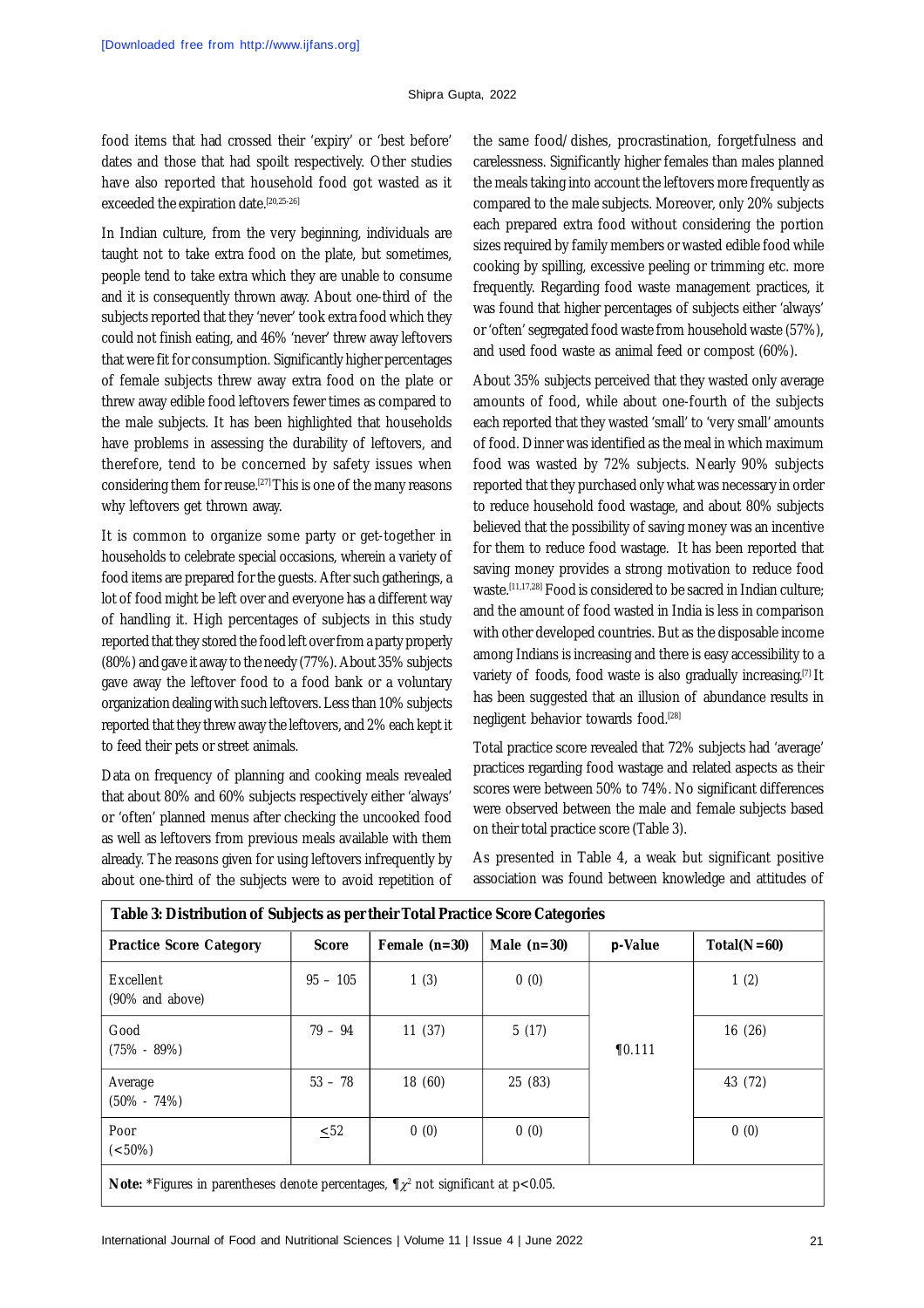| <b>Parameters</b>                       | Table 4: Relationship between KAP of the Subjects Regarding Food Wastage<br>Female |         | <b>Male</b> |          | <b>Total</b> |          |
|-----------------------------------------|------------------------------------------------------------------------------------|---------|-------------|----------|--------------|----------|
|                                         | r-Value                                                                            | p-Value | r-Value     | p-Value  | r-Value      | p-Value  |
| Knowledge and Attitude                  | 0.259                                                                              | 0.167   | 0.395       | $0.031*$ | 0.325        | $0.011*$ |
| Attitude and Practices                  | 0.020                                                                              | 0.918   | 0.244       | 0.193    | 0.082        | 0.531    |
| Practices and Knowledge                 | $-0.228$                                                                           | 0.225   | 0.181       | 0.338    | 0.010        | 0.937    |
| <b>Note:</b> *Significant at $p < 0.05$ |                                                                                    |         |             |          |              |          |

male subjects ( $r=0.395$ ,  $p<0.05$ ) as well as the total sample  $(r=0.325, p<0.05)$ . Knowledge and attitudes of the subjects about food wastage did not get translated into their practices. It has also been suggested by some other studies that greater awareness and positive attitude do not always direct people to reduce food wastage.[23-24]

On analysis of relationship between select socio-demographic factors and categories based on KAP scores obtained by the subjects, a significant association was found for the monthly family income with knowledge and attitude of female subjects. For food wastage practices, a significant association was found among the male subjects with their educational qualification and occupation. Varied findings have been reported by a few studies that have determined this relationship. A study in Philippines reported that monthly income influenced the way participants managed their household food waste, while age, educational attainment and gender did not have any influence on household waste management practices.<sup>[29]</sup> In Malaysia, a study reported that 50% of the respondents had a good level of KAP regarding food waste generation and intervention, but there were no significant differences in these levels in relation with the socio-demographic factors.[30]

## **CONCLUSION**

Findings of the present study revealed that while majority of men and women had excellent to good knowledge related to food wastage, their attitudes were excellent and average, and their practices were not as good and in consonance with their knowledge and attitudes. As food wastage is an important issue that can influence several of the Sustainable Development Goals, it is imperative that the knowledge and attitudes of males and females get translated into their behavior too. Therefore, suitable interventions need to be initiated to target individuals to not only create more awareness about reducing food wastage, but also equip them to take appropriate actions in this direction.

This study was one of the first known attempts made to explore the knowledge, attitudes and practices regarding food wastage among Indian men and women. More detailed studies need to be conducted to get clarity on various barriers that prevent Indians from reducing food wastage and adopting good food management behavior.

# **FINANCIAL/ANY OTHER SUPPORT**

None

# **ACKNOWLEDGEMENTS**

The author would like to express gratitude to Ms. Shailly Jain for collecting data for this research, and to all participants in the study for providing the required information.

# **ETHICAL APPROVAL**

The study protocol received approval from the Institutional Ethics Committee of the Institute of Home Economics, University of Delhi, New Delhi, India (IHE/2020-21/ Admin/460 dated 26th October 2020).

# **CONFLICT OF INTEREST**

None

# **REFERENCES**

- 1. Bellù, L. G. Food losses and waste: issues and policy options. Rome: FAO; 2017, 18pp. Available at: http:// [www.fao.org/3/CA1431EN/ca1431en.pdf](http://www.fao.org/3/CA1431EN/ca1431en.pdf) (accessed January 4, 2022)
- 2. United Nations Environment Programme. (2021). Food Waste Index Report 2021. Nairobi. Available at:<https://> [www.unep.org/resources/report/unep-food-waste](http://www.unep.org/resources/report/unep-food-waste-)index-report-2021 (accessed January 14, 2022)
- 3. Halloran, A., Clement, J., Kornum, N., Bucatariu, C. and Magid, J. (2014). Addressing food waste reduction in Denmark. *Food Policy*, 49(P1), 294-301.
- 4. Williams, H., Wikström, F., Otterbring, T., Löfgren, M. and Gustafsson, A. (2012). Reasons for household food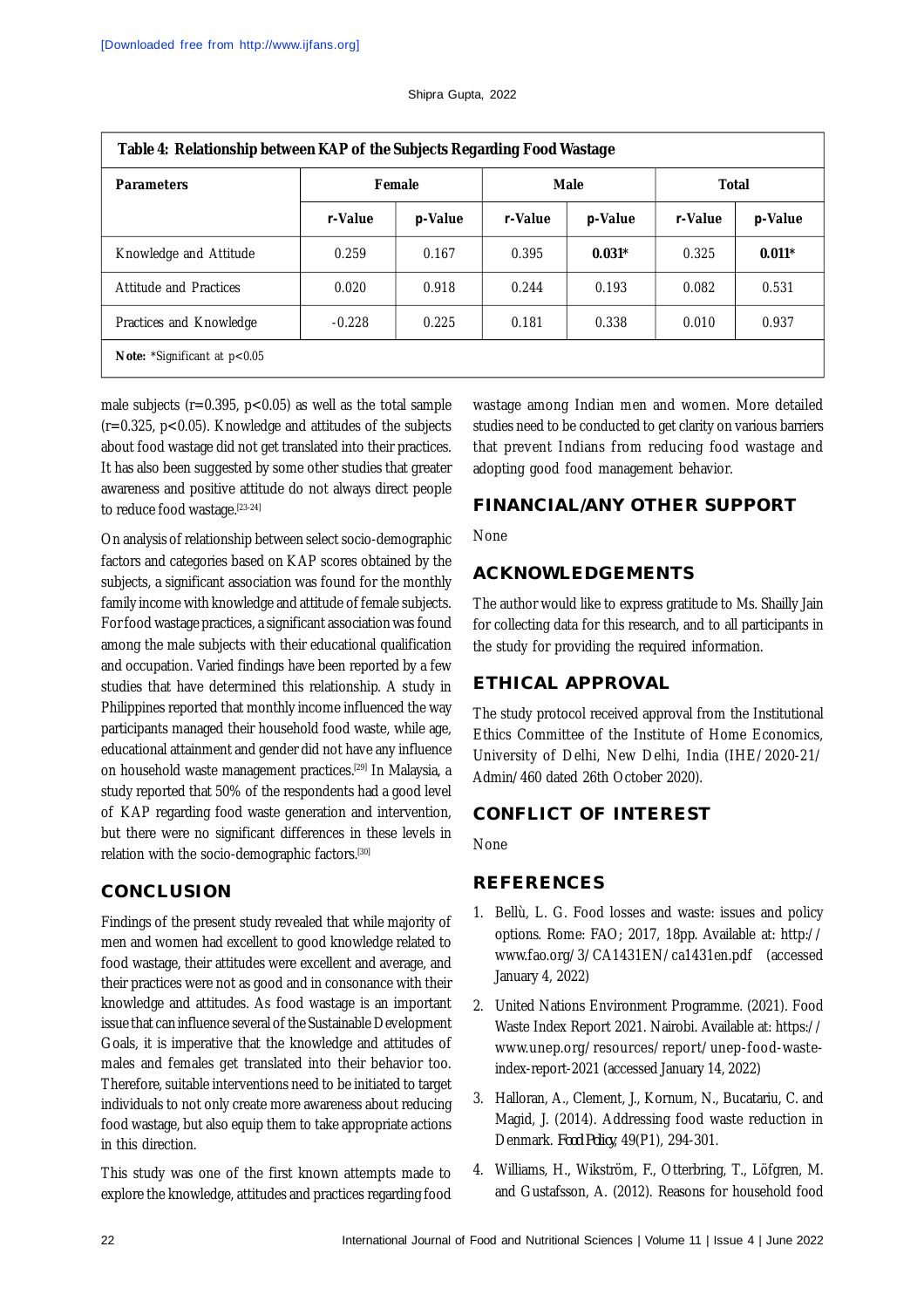waste with special attention to packaging. *J Clean Prod*., 24, 141-148.

- 5. Gustavsson, J., Cederberg, C., Sonesson, U., van Otterdijk, R. and Meybeck A. (2011). Global food losses and food waste - Extent, causes and prevention. Rome: FAO. Available at: <https://www.fao.org/3/i2697e/i2697e.pdf> (accessed January 9, 2022)
- 6. Lyndhurst, B. (2007). Research into consumer behaviour in relation to food dates and portion sizes, *Retail Programme-Food Waste: Final Report*. WRAP:UK; 2007. Available at: <https://wrap.org.uk/sites/default/files/2020-12/> Research-into-consumer-behaviour-in-relation-to-fooddates-and-portion-sizes.pdf (accessed January 14, 2022)
- 7. Srinivas, C. K. and Dongre. R. (2018). A study of generation of food waste and awareness regarding the food waste amongst Indian households. *International Journal of Trend in Scientific Research and Development*, 2(4), 1174-1178.
- 8. Wohner, B., Pauer, E., Heinrich, V. and Tacker, M. (2019). Packaging-related food losses and waste: An overview of drivers and issues. *Sustainability,* 11, 264.
- 9. van Geffen, L., van Herpen, E. and van Trijp, H. (2020). Household Food waste - How to avoid it? An integrative review. In: Närvänen E., Mesiranta N., Mattila M., Heikkinen A. (eds.), *Food Waste Management*, Palgrave Macmillan, Cham. 27-55.
- 10. Abeliotis, K., Lasaridi, K. and Chroni, C. (2014). Attitudes and behaviour of Greek households regarding food waste prevention. *Waste Manag Res*., 32(3), 237-240.
- 11. Neff, R. A., Spiker, M. L. and Truant, P. L. (2015). Wasted food: US consumers' reported awareness, attitudes, and behaviors. *PloS One*, 10(6), e0127881.
- 12. Secondi, L., Principato, L. and Laureti, T. (2015). Household food waste behaviour in EU-27 countries: A multilevel analysis. *Food Policy,* 56, 25-40.
- 13. van der Werf, P., Seabrook, J. A. and Gilliland, J. A. (2020). Food for thought: Comparing self-reported versus curbside measurements of household food wasting behavior and the predictive capacity of behavioral determinants. *Waste Management,* 101, 18-27.
- 14. Principato, L., Secondi, L. and Pratesi, C. A. (2015). Reducing food waste: an investigation on the behaviour of Italian youths. *Br Food J.,* 117(2), 731-748.
- 15. Stefan, V., van Herpen, E., Tudoran, A. A. and Lähteenmäki, L. (2013). Avoiding food waste by Romanian consumers: The importance of planning and shopping routines. *Food Qual Prefer*, 28(1), 375-381.
- 16. van Geffen, L. E. J., van Herpen, E. and van Trijp, H. (2017). Quantified consumer insights on food waste: Pan-European research for quantified consumer food waste understanding. REFRESH Deliverable 1.4. 2017. Available at:<https://eu-refresh.org/sites/default/files/REFRESH> %202017% 20Quantified%20consumer%20insights% 20on%20food%20waste%20D1.4\_0.pdf (accessed January 7, 2022)
- 17. Graham-Rowe, E., Jessop, D. C. and Sparks, P. (2014). Identifying motivations and barriers to minimising household food waste. *Resour Conserv Recycl*., 84, 15-23.
- 18. Van Geffen, L. E. J., Sijtsema, S. J., Diaz-Ruiz, R., Eisenhauer, P., Diedrich, A., Ujhelyi K, *et al.* (2016). National, Qualitative insight on Household & Catering Food Waste. REFRESH Deliverable 1.2. 2016. Available at:<https://eu-refresh.org/sites/default/files/National,%> 20Qualitative%20Insight%20on%20Household%20&%20 Catering%20Food%20Waste.pdf (accessed January 7, 2022)
- 19. Jribi, S., Ismail, H. B., Doggui, D. and Debbabi, H. (2020). COVID-19 virus outbreak lockdown: What impacts on household food wastage? *Environ Dev Sustain*., 22, 3939-3955.
- 20. Elmenofi, A. G. G., Capone, R., Waked, S., Debs, P., Bottalico, F. and El Bilali, H. (2015). An exploratory survey on household food waste in Egypt. *Sixth International Scientific Agriculture Symposium "Agrosym*", 1298-1304. Available at:<http://dx.doi.org/10.7251/AGSY> 15051298E (accessed January 14, 2022)
- 21. Tucker, C. A. and Farrelly, T. (2016). Household food waste: the implications of consumer choice in food from purchase to disposal. *Local Environ*., 21(6), 682-706.
- 22. Roodhuyzen, D. M. A., Luning, P. A., Fogliano, V. and Steenbekkers, L. P. A. (2017). Putting together the puzzle of consumer food waste: Towards an integral perspective. *Trends Food Sci Technol*., 68, 37-50.
- 23. Russell, S. V., Young, C. W., Unsworth, K. L. and Robinson, C. (2017). Bringing habits and emotions into food waste behavior. *Resour Conserv Recycl.,* 125, 107-114.
- 24. Radzyminska, M., Jakubowska, D. and Staniewska, K. (2016). Consumer attitude and behaviour towards food waste. *J Agribus Rural Dev.,* 1(39), 175-181.
- 25. Silvennoinen, K., Katajajuuri, J., Hartikainen, H., Heikkil, L. and Reinikainen, A. (2014). Food waste volume and composition in Finnish households. *Brit Food J.,* 116(6), 1058–1068.
- 26. Jungowska, J., Kulczynski, B., Sidor, A., Gramza-Micha<sup>3</sup>owska, A. (2021). Assessment of factors affecting